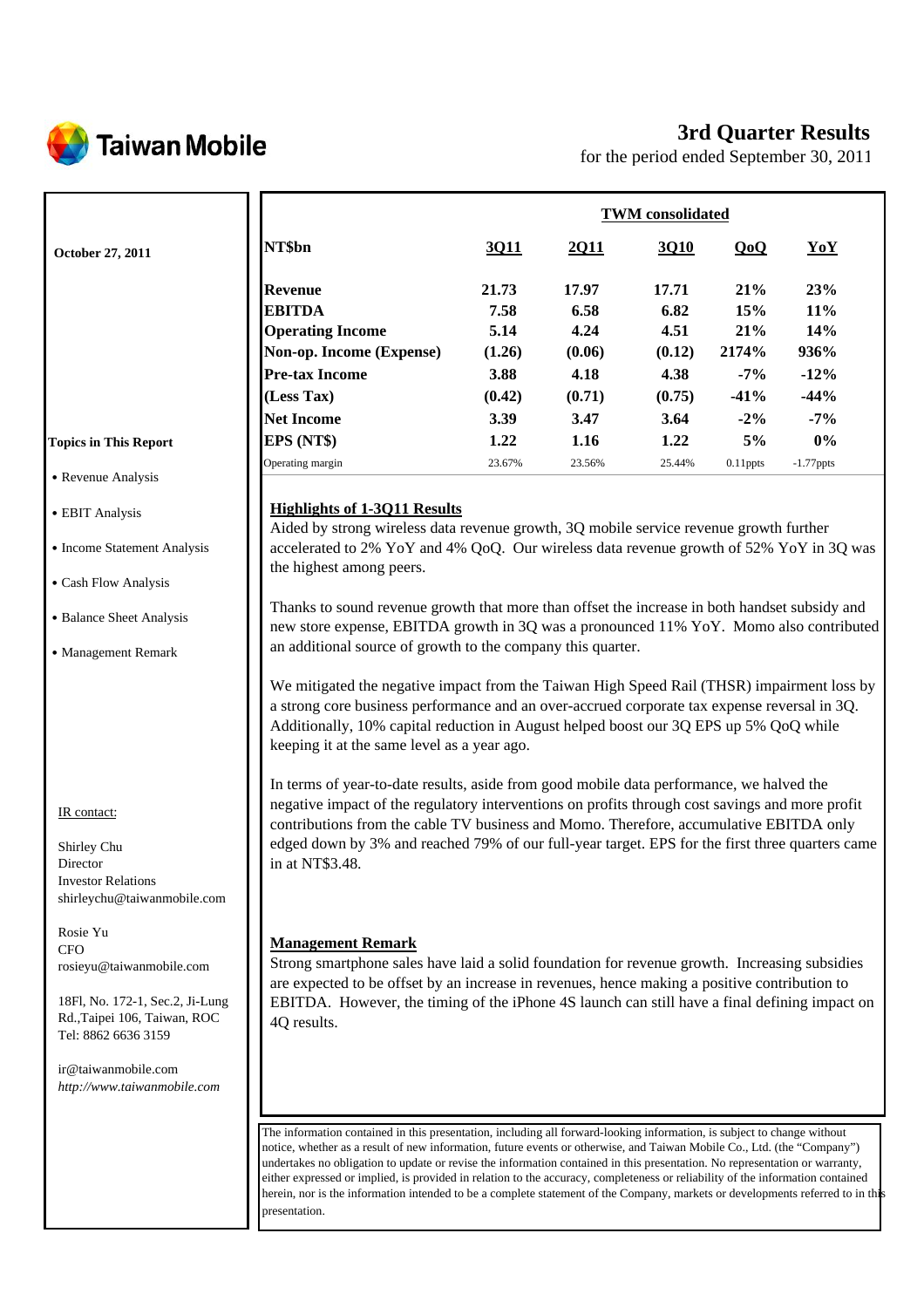

## **I. Revenue Analysis**

#### **Table 1. Key Operational Data**

| <b>Revenue (NT\$bn)</b>           | <b>3Q11</b> | <b>2Q11</b> | <b>3Q10</b> | QoQ    | YoY   |
|-----------------------------------|-------------|-------------|-------------|--------|-------|
| $\mathbf{CBG}^1$                  | 14.49       | 14.13       | 13.86       | 3%     | 4%    |
| Mobile Service                    | 12.69       | 12.24       | 12.39       | 4%     | 2%    |
| -Voice                            | 9.49        | 9.34        | 10.28       | 2%     | $-8%$ |
| -VAS                              | 3.20        | 2.91        | 2.11        | 10%    | 52%   |
| IDD                               | 0.69        | 0.65        | 0.68        | 6%     | 1%    |
| Device Sales                      | 1.01        | 1.13        | 0.72        | $-11%$ | 41%   |
| EBG                               | 2.51        | 2.39        | 2.45        | 5%     | 2%    |
| Mobile Service                    | 1.03        | 0.99        | 1.04        | 4%     | 0%    |
| Fixed-line                        | 0.94        | 0.91        | 0.88        | 3%     | 6%    |
| ISR & Others                      | 0.54        | 0.49        | 0.53        | 10%    | 1%    |
| <b>HBG</b>                        | 1.50        | 1.47        | 1.43        | 2%     | 5%    |
| - Pay-TV related                  | 1.05        | 1.04        | 1.03        | 1%     | 2%    |
| - Broadband                       | 0.24        | 0.22        | 0.20        | 5%     | 19%   |
| - Content $&$ others <sup>1</sup> | 0.21        | 0.20        | 0.21        | 5%     | 2%    |
| Momo $\&$ Others <sup>2</sup>     | 3.24        | (0.01)      | (0.03)      | NM     | NM    |

|                               | 3011  | 2011    | 3010  | 0 <sub>0</sub> | YoY    |
|-------------------------------|-------|---------|-------|----------------|--------|
| <b>Mobile Subscribers (K)</b> | 6,574 | 6,474   | 6,390 | 2%             | 3%     |
| 2G                            | 1,673 | 1.781   | 2,124 | $-6%$          | $-21%$ |
| 3G                            | 4,900 | 4.693   | 4,266 | 4%             | 15%    |
| - Data card                   | 323   | 299     | 250   | 8%             | 29%    |
| <b>Monthly Churn</b>          | 1.8%  | $1.7\%$ | 1.8%  |                |        |
| MOU(bn)                       | 4.02  | 3.69    | 3.63  | 9%             | $11\%$ |
| <b>ARPM (NT\$)</b>            | 3.57  | 3.75    | 3.86  | $-5\%$         | $-7\%$ |
| Pay-TV Subs (K)               | 575   | 573     | 564   | $0\%$          | 2%     |
| Cable Broadband Subs (K)      | 152   | 147     | 134   | 4%             | 14%    |

|                                  | <b>3Q11</b> | 2011 | 3010 | 0 <sub>0</sub> | YoY    |
|----------------------------------|-------------|------|------|----------------|--------|
| <b>Wireless</b>                  |             |      |      |                |        |
| ARPU (NT\$)                      | 734         | 716  | 731  | 2%             | 0%     |
| MOU per sub<br>(minute/month)    | 205         | 191  | 189  | 8%             | 8%     |
| <b>Cable MSO</b>                 |             |      |      |                |        |
| Monthly Subscription (NT\$)      | 505         | 505  | 509  | 0%             | $-1\%$ |
| Broadband ARPU (NT\$)            | 527         | 519  | 504  | 2%             | 5%     |
| Blended ARPU <sup>3</sup> (NT\$) | 748         | 739  | 728  | 1%             | 3%     |

1. Ezpeer's financials were included in CBG's P&L since January 2010 on a pro forma basis.

2. Momo's financials were included in consolidated P&L since July 13, 2011.

3. Cable TV & broadband related revenue (excluding content agency) divided by its CATV subscriber number

### Revenue Analysis

## *CBG:*

Aided by strong wireless data revenue growth, 3Q mobile service revenue growth further accelerated to 2% YoY and 4% QoQ.

Our wireless data revenue growth of 52% YoY in 3Q was the highest among peers. This was supported by a 90% YoY increase in mobile internet access revenue, stemming from a 52% YoY rise in data APRU and a 31% YoY increase in the number of active data users.

Handset sales in 3Q11 continued to trend down due to a lower mix of smartphones.

## *EBG:*

In addition to a stable mobile business, fixed-line revenue showed healthy growth, driven by more new contracts gained in the IP transit and IDC businesses.

## *HBG:*

3Q11 HBG revenue growth was mainly aided by a 19 % YoY growth in broadband revenue with a 5% YoY rise in broadband ARPU and a 14% YoY increase in the number of subscribers.

The bundled package of broadband and DTV raised DTV penetration up to 7% at the end of 3Q11, generating around NT\$170 in incremental ARPU.

The increased cable internet and DTV service take-up further improved HBG's blended APRU by 3% YoY in 3Q11.

### *Momo*

We have acquired a 51% stake in Momo since July 13, 2011. In 3Q11, revenue of Momo grew 6% YoY and accounted for 15% of TWM's consolidated revenue.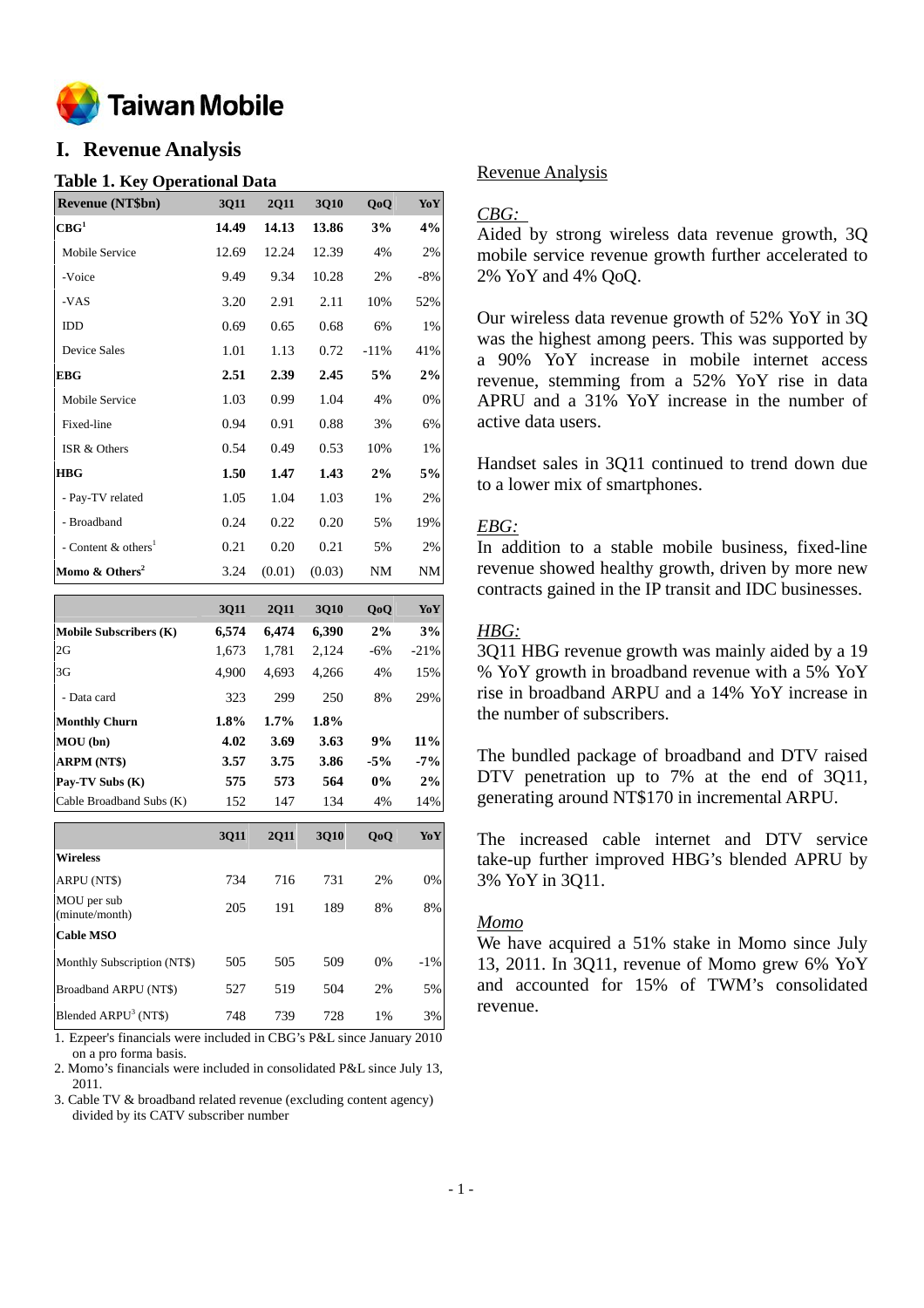

## **II. EBIT Analysis**

## **Table 2. EBIT Breakdown**

| NT\$bn                         | 3Q11  | <b>2Q11</b> | 3Q10      | Q <sub>o</sub> Q        | YoY        |
|--------------------------------|-------|-------------|-----------|-------------------------|------------|
| <b>EBITDA</b>                  | 7.58  | 6.58        | 6.82      | 15%                     | $11\%$     |
| $-CBG$                         | 5.76  | 5.17        | 5.48      | 11%                     | 5%         |
| $-$ EBG                        | 0.83  | 0.63        | 0.61      | 33%                     | 36%        |
| - HBG                          | 0.77  | 0.76        | 0.70      | 1%                      | 10%        |
| -Momo <sup>1</sup> & others    | 0.22  | 0.01        | 0.02      | NM                      | <b>NM</b>  |
| <b>Margin</b>                  | 34.9% | 36.6%       |           | 38.5% -1.7ppts -3.6ppts |            |
| $-CBG$                         | 39.8% | 36.6%       | 39.6%     | 3.2ppts                 | $0.2$ ppts |
| - EBG                          | 33.2% | 26.2%       | 24.9%     | 6.9ppts                 | 8.3ppts    |
| $-$ HBG                        | 51.4% | 51.9%       | 49.0%     | $-0.5$ ppts             | 2.4ppts    |
| -Momo & others                 | 6.7%  | <b>NM</b>   | <b>NM</b> | $\rm{NM}$               | <b>NM</b>  |
| D&A                            | 2.44  | 2.34        | 2.31      | 4%                      | 5%         |
| - CBG                          | 2.02  | 1.98        | 2.00      | 2%                      | 1%         |
| $-$ EBG                        | 0.21  | 0.20        | 0.15      | 9%                      | 42%        |
| $-$ HBG                        | 0.13  | 0.12        | 0.12      | 3%                      | 4%         |
| -Momo & others                 | 0.07  | 0.04        | 0.04      | 73%                     | 63%        |
| <b>EBIT</b>                    | 5.14  | 4.24        | 4.51      | 21%                     | 14%        |
| $-CBG$                         | 3.74  | 3.20        | 3.49      | 17%                     | 7%         |
| - EBG                          | 0.62  | 0.43        | 0.46      | 43%                     | 34%        |
| - HBG                          | 0.64  | 0.64        | 0.58      | 1%                      | 11%        |
| -Momo <sup>1</sup> $\&$ others | 0.14  | (0.03)      | (0.02)    | <b>NM</b>               | $\rm{NM}$  |

## **Table 3. Non-operating Item**

| NT\$bn                                     | 3011   | <b>2011</b> | 3010   | 0 <sub>0</sub> | YoY    |
|--------------------------------------------|--------|-------------|--------|----------------|--------|
| <b>Non-Operating</b>                       | (1.26) | (0.06)      | (0.12) | 21.7x          | 9.4x   |
| -Net Interest Revenue<br>(Expense)         | (0.01) | 0.01        | (0.08) | <b>NM</b>      | $-92%$ |
| - Write-off Loss                           | (0.12) | (0.17)      | (0.22) | $-30\%$        | $-47%$ |
| -Impairment Loss-L-T<br><b>Investments</b> | (1.21) | 0.00        | 0.00   | NM             | NM     |
| -Others                                    | 0.07   | 0.11        | 0.18   | $-36%$         | $-62%$ |

1. Momo's financials were included in consolidated P&L since July 13, 2011.

## EBITDA Analysis

In 3Q11, CBG's EBITDA was up both QoQ and YoY due to 1) mobile service revenue growth 2) the reversal of over-accrued operating expense, and 3) well-contained G&A expenses.

EBG's EBITDA further improved QoQ and YoY credited to a rise in revenue and cost savings. 3Q EBITDA's increase aided EBITDA margin expansion to 33%.

HBG's EBITDA maintained a stable double-digit YoY growth, benefiting from expanding broadband revenue.

Momo contributed 3% of TWM's consolidated EBITDA in 3Q11. Negatively affected by a shift from high-margin dietary supplements to higher-turnover lower margin consumer electronics as well as high start-up costs of its China operations, Momo's EBITDA failed to post a YoY growth in the quarter.

## Non-Operating Item Analysis

We booked NT\$1.21bn of impairment loss from a Taiwan High Speed Rail (THSR) investment in August, bringing down our 3.5% THSR common stock investment value to NT\$913m.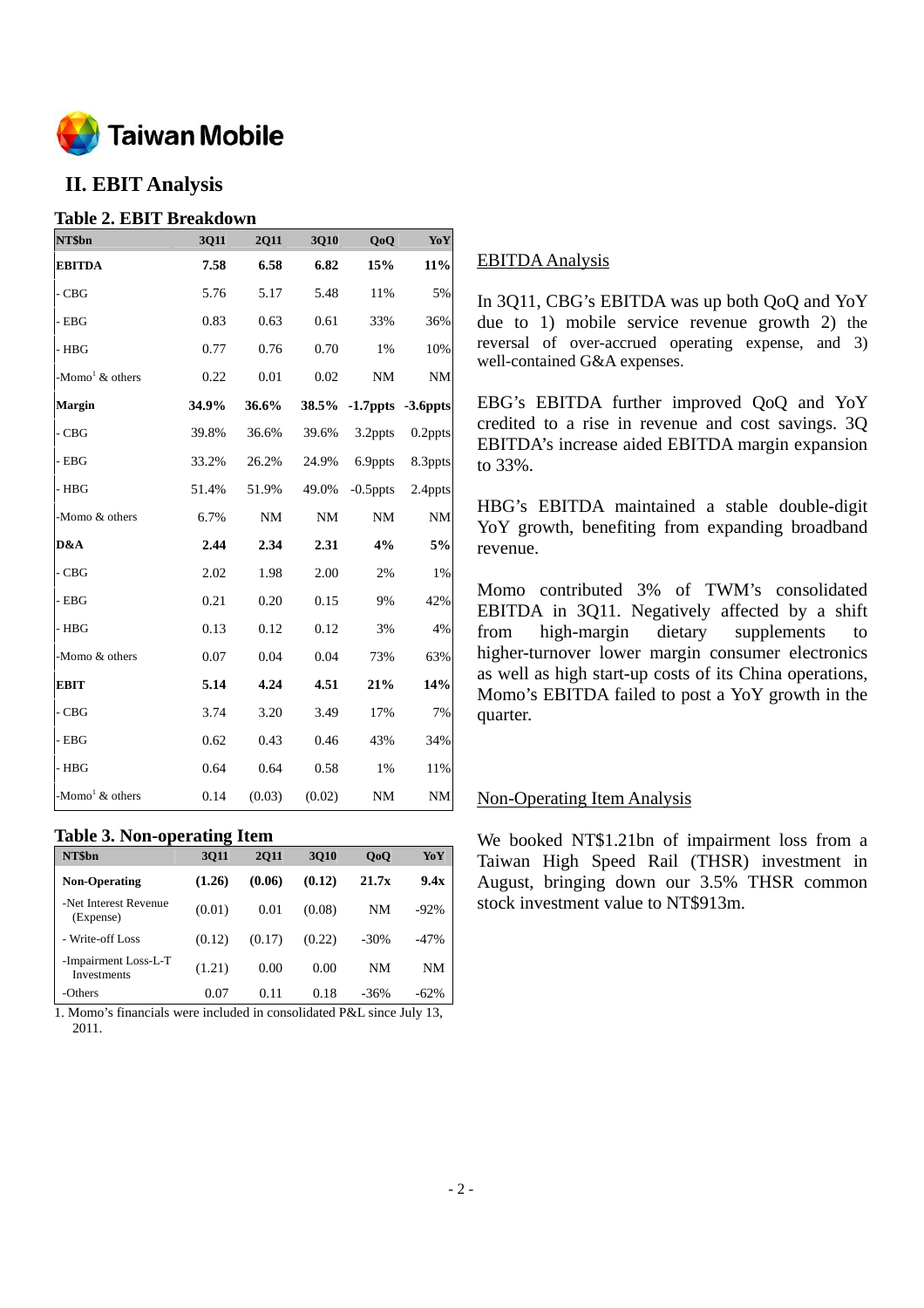

## **III. Income Statement Analysis**

### **Table 4. Income Statement**

| NT\$bn                       | 3Q11   | <b>2Q11</b> | <b>3Q10</b> |
|------------------------------|--------|-------------|-------------|
| <b>Revenue</b>               | 21.73  | 17.97       | 17.71       |
| Service Revenue <sup>1</sup> | 17.42  | 16.82       | 16.99       |
| <b>Handset Sales</b>         | 1.04   | 1.16        | 0.73        |
| Momo Revenue <sup>2</sup>    | 3.26   | --          |             |
| <b>Operating Cost</b>        | 12.57  | 10.36       | 9.82        |
| <b>Operating Expenses</b>    | 4.02   | 3.38        | 3.39        |
| <b>EBITDA</b>                | 7.58   | 6.58        | 6.82        |
| <b>Operating Income</b>      | 5.14   | 4.24        | 4.51        |
| Non-op. Income<br>(Expense)  | (1.26) | (0.06)      | (0.12)      |
| Pre-tax Income               | 3.88   | 4.18        | 4.38        |
| (Less Tax)                   | (0.42) | (0.71)      | (0.75)      |
| <b>Net Income</b>            | 3.39   | 3.47        | 3.64        |
| EPS (NT\$)                   | 1.22   | 1.16        | 1.22        |

1. Total revenue deducted handset sales revenue.

#### **Table 5. 1-3Q Consolidated Results vs. Forecast**

| NT\$bn                            | 1-3011<br><b>Actual</b> | YoY         | $%$ of<br><b>Full-year</b><br><b>Forecast</b> |
|-----------------------------------|-------------------------|-------------|-----------------------------------------------|
| <b>Revenue</b>                    | 57.93                   | 11%         | 78%                                           |
| Service Revenue <sup>1</sup>      | 54.11                   | 8%          | 80%                                           |
| <b>Handset Sales</b>              | 3.82                    | 68%         | 59%                                           |
| <b>Operating Income</b>           | 13.36                   | $-6\%$      | 82%                                           |
| Non-op. Income (Expense)          | (1.33)                  | 19%         | 248%                                          |
| <b>Asset Write-off Loss</b>       | (0.35)                  | $-73%$      | 57%                                           |
| <b>Investment Impairment Loss</b> | (1.21)                  | <b>NM</b>   | NM                                            |
| Pre-tax Income                    | 12.03                   | -8%         | 76%                                           |
| (Less Tax)                        | (1.81)                  | $-26%$      | 67%                                           |
| <b>Net Income</b>                 | 10.16                   | $-5%$       | 78%                                           |
| EPS (NT\$)                        | 3.48                    | $-2%$       | 76%                                           |
| <b>EBITDA</b>                     | 20.45                   | $-3%$       | 79%                                           |
| <b>EBITDA</b> margin              | 35.3%                   | $-5.1$ ppts |                                               |

1. Total revenue deducted handset sales revenue.

2. Momo's numbers were consolidated in income statement from July 13, 2011.

#### Income Statement Analysis

Thanks to sound revenue growth that more than offset the increase in both handset subsidy and new store expense, EBITDA growth in 3Q was a pronounced 11% YoY. Momo also contributed an additional source of growth to the company this quarter.

We mitigated the negative impact from the Taiwan High Speed Rail (THSR) impairment loss by a strong core business performance and an over-accrued corporate tax expense reversal in 3Q. As such, net income still exceeded our 3Q guidance. Additionally, 10% capital reduction in August helped boost our 3Q EPS up 5% QoQ while keeping it at the same level as a year ago.

For the first three quarters, our investments in smartphones paid off with mobile data revenue growth coming in higher than the increased handset subsidies. Separately, we halved the negative impact of the regulatory interventions on profits through cost savings and more profit contributions from the cable TV business and Momo. Therefore, accumulative EBITDA only edged down by 3% and reached 79% of our full-year target.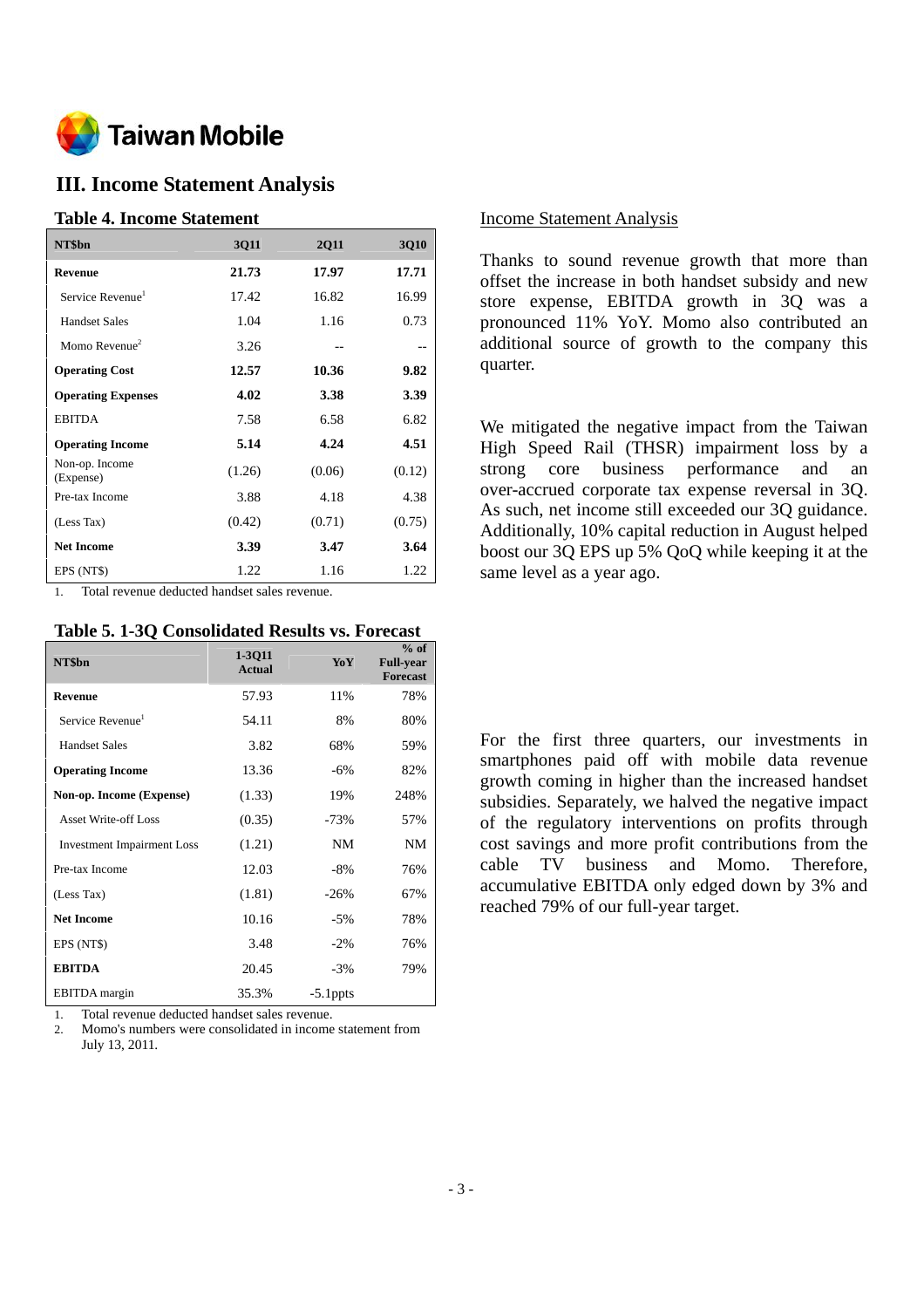

## **IV. Cash Flow Analysis**

### **Table 6. Cash Flow**

| NT\$bn                                                   | 3Q11    | 2Q11   | 3Q10    |
|----------------------------------------------------------|---------|--------|---------|
| Total Op Sources/(Uses) <sup>1</sup>                     | 5.59    | 5.83   | 5.78    |
| <b>Consolidated Net Income</b>                           | 3.46    | 3.47   | 3.64    |
| Depreciation                                             | 2.07    | 2.04   | 2.04    |
| Amortization                                             | 0.37    | 0.30   | 0.27    |
| Changes in Working Capital                               | (1.71)  | (0.37) | (0.60)  |
| <b>Asset Write-off Add-backs</b>                         | 0.12    | 0.17   | 0.22    |
| Other Add-backs                                          | 1.29    | 0.21   | 0.20    |
|                                                          |         |        |         |
| <b>Net Investing Sources/(Uses)</b>                      | (10.91) | (1.55) | (1.81)  |
| Capex                                                    | (2.22)  | (1.45) | (1.97)  |
| Divestment (Acquisition)                                 | (8.51)  | (0.10) | 0.22    |
| Deferred charges (Increase)&<br>Others                   | (0.19)  | 0.00   | (0.06)  |
|                                                          |         |        |         |
| <b>Net Financing Sources/(Uses)</b>                      | 0.84    | (0.33) | (7.09)  |
| Dividends Payment                                        | (12.44) | 0.00   | (15.03) |
| Short-Term Borrowings                                    | 12.87   | (0.33) | 7.90    |
| <b>Commercial Paper Payable</b>                          | 0.40    | 0.00   | 0.05    |
|                                                          |         |        |         |
| <b>Cash Inherited from</b><br><b>Acquisition of Momo</b> | 2.29    | 0.00   | 0.00    |
| <b>Net Cash Position Chg.</b>                            | (2.15)  | 3.94   | (3.11)  |

1. Inclusive of cash flow for cash management.

#### **Table 7. Capex & FCF**

| NT\$bn                | 3Q11 | <b>2Q11</b> | 3Q10 |
|-----------------------|------|-------------|------|
| <b>Cash Capex</b>     | 2.22 | 1.45        | 1.97 |
| - Mobile              | 1.35 | 1.14        | 1.40 |
| - Fixed-line          | 0.67 | 0.26        | 0.40 |
| - Cable MSO           | 0.09 | 0.05        | 0.17 |
| - Momo                | 0.11 | --          | --   |
| % of Revenue          | 10%  | 8%          | 11%  |
| <b>Free Cash Flow</b> | 3.37 | 4.38        | 3.81 |

#### Cash Flow Analysis

3Q11 operating cash inflow remained at a comparable level to a quarter ago. Higher cash outflow of working capital in this quarter was mainly due to a NT\$0.9bn tax payment for the Taiwan tax authority's final assessment on TWM's statutory corporate tax. The increase in other add-backs came from the provisioning of THSR impairment loss in 3Q11.

IDC (internet data center) contract payments made in 3Q11 increased capex. In addition, for the quarter, there was 1) a NT\$8.35bn investment for acquiring a 51% stake in Momo and 2) a NT\$66mn investment towards increasing our holdings of EZpeer (digital music service provider) to 100% from 55%.

In terms of financing activities, we increased short-term borrowing in 3Q11 to fund the Momo acquisition and cash dividend payments.

### Capex and Free Cash Flow Analysis

Capex in the first three quarters totaled NT\$4.95bn, 8.5% of revenue, running in line with our annual capex forecast of NT\$7.3bn.

Fixed-line capex increase was due to a NT\$0.3bn IDC (internet data center) contract payment made in the quarter.

Accumulative free cash flow reached NT\$12.46bn, translating into an annualized yield of 5.8%.

.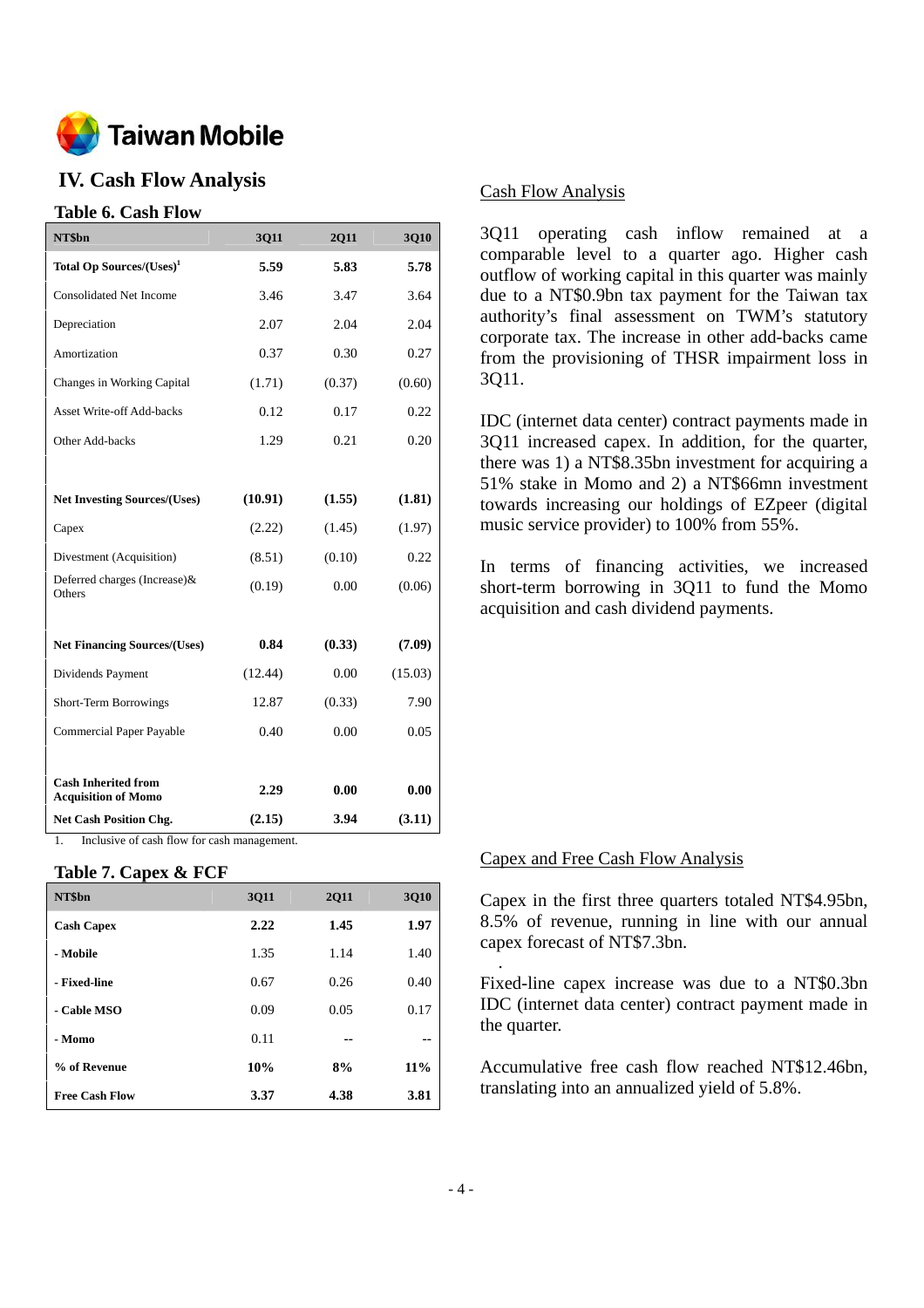

## **V. Balance Sheet Analysis**

#### **Table 8. Balance Sheet**

| NT\$bn                                                  | 3Q11    | <b>2Q11</b> | 3Q10    |
|---------------------------------------------------------|---------|-------------|---------|
| <b>Total Assets</b>                                     | 93.22   | 87.16       | 82.91   |
| <b>Current Assets</b>                                   | 18.85   | 19.21       | 12.00   |
| - Cash & Cash Equivalents                               | 7.72    | 9.87        | 2.75    |
| -Available-for-Sale Financial Asset                     | 0.22    | 0.21        | 0.19    |
| - Inventories                                           | 1.90    | 1.39        | 0.96    |
| - Other Current Assets                                  | 9.01    | 7.74        | 8.09    |
| Long-Term Investment                                    | 2.17    | 3.28        | 3.05    |
| Property and Equipment                                  | 41.87   | 41.69       | 43.89   |
| <b>Intangible Assets</b>                                | 27.19   | 19.88       | 20.59   |
| <b>Other Assets</b>                                     | 3.15    | 3.11        | 3.37    |
| <b>Liabilities</b>                                      | 46.56   | 41.93       | 35.18   |
| <b>Current Liabilities</b>                              | 37.20   | 32.80       | 26.13   |
| - ST Debts/Commercial Paper Payable                     | 14.30   | 1.03        | 8.80    |
| - Other Current Liabilities                             | 22.90   | 31.78       | 17.33   |
| Long-Term Borrowings                                    | 8.00    | 8.00        | 8.00    |
| <b>Other Liabilities</b>                                | 1.37    | 1.13        | 1.06    |
| <b>Shareholders' Equity</b>                             | 46.66   | 45.23       | 47.72   |
| -Paid-in Capital                                        | 34.21   | 38.01       | 38.01   |
| -Capital Surplus                                        | 12.43   | 12.43       | 12.43   |
| -Legal Reserve                                          | 16.72   | 16.72       | 15.33   |
| -Treasury Shares                                        | (31.08) | (31.89)     | (31.89) |
| -Un-appropriated Earnings*                              | 2.27    | 2.27        | 2.27    |
| -Special Reserve                                        | 0.82    | 0.82        | 0.82    |
| -Retained Earnings & Others<br>*: excluding YTD profits | 11.29   | 6.87        | 10.75   |

**Table 9. Ratios** 

|                                  | 3011 | <b>2011</b> | <b>3010</b> |
|----------------------------------|------|-------------|-------------|
| <b>Current Ratio</b>             | 51%  | 59%         | 46%         |
| Interest Coverage (x)            | 43.8 | 71.5        | 52.2        |
| <b>Net Debt (Cash) to Equity</b> | 31%  | $-2\%$      | 29%         |
| Net Debt (Cash) to EBITDA $(x)$  | 0.54 | $-0.03$     | 0.50        |
| <b>ROE</b> (annualized)          | 30%  | 28%         | 32%         |
| <b>ROA</b> (annualized)          | 16%  | 16%         | 18%         |

Balance Sheet Analysis *Assets:* 

NT\$2.29bn cash was inherited from Momo acquisition for the quarter. Nonetheless, cash balance decreased sequentially mainly due to cash outlays for the Momo acquisition.

Inventories and other current assets increased from a quarter ago mainly due to the inclusion of Momo's inventories.

The decrease in long-term investment is due to the NT\$1.21bn write-offs on THSR investment.

The net PP&E balance consists of \$34.4bn in mobile, \$5.1bn in fixed network, \$1.8bn in cable-TV assets and \$0.6bn in Momo.

The increase in intangible assets resulted mainly from the purchase of Momo with the purchase price higher than its net worth by NT\$7.5bn.

## *Liabilities & Shareholders' Equity***:**

Other current liabilities dropped as a result of a combination of : 1) cash dividend payment in 3Q, 2) a reduction of tax payable by NT\$1.3bn, 3) a NT\$3bn increase in capital return payable, and 4) an inclusion of Momo's payable of NT\$1.9bn.

Net debt netted NT\$14.6bn or 54% annual EBITDA, following a NT\$13.27bn increase in short-term debt in 3Q11.

Paid-in capital decreased to NT\$34.21bn, following the 10% capital reduction or NT\$1/share effective from August 1, 2011. Carrying value of treasury shares also reduced by NT\$812m accordingly.

## Ratio Analysis

Current ratio at the end of 3Q11 was lower than a quarter ago because of a lower cash level and higher short-term borrowing. Gearing and ROE in 3Q11 remained healthy, similar to the levels a year ago.